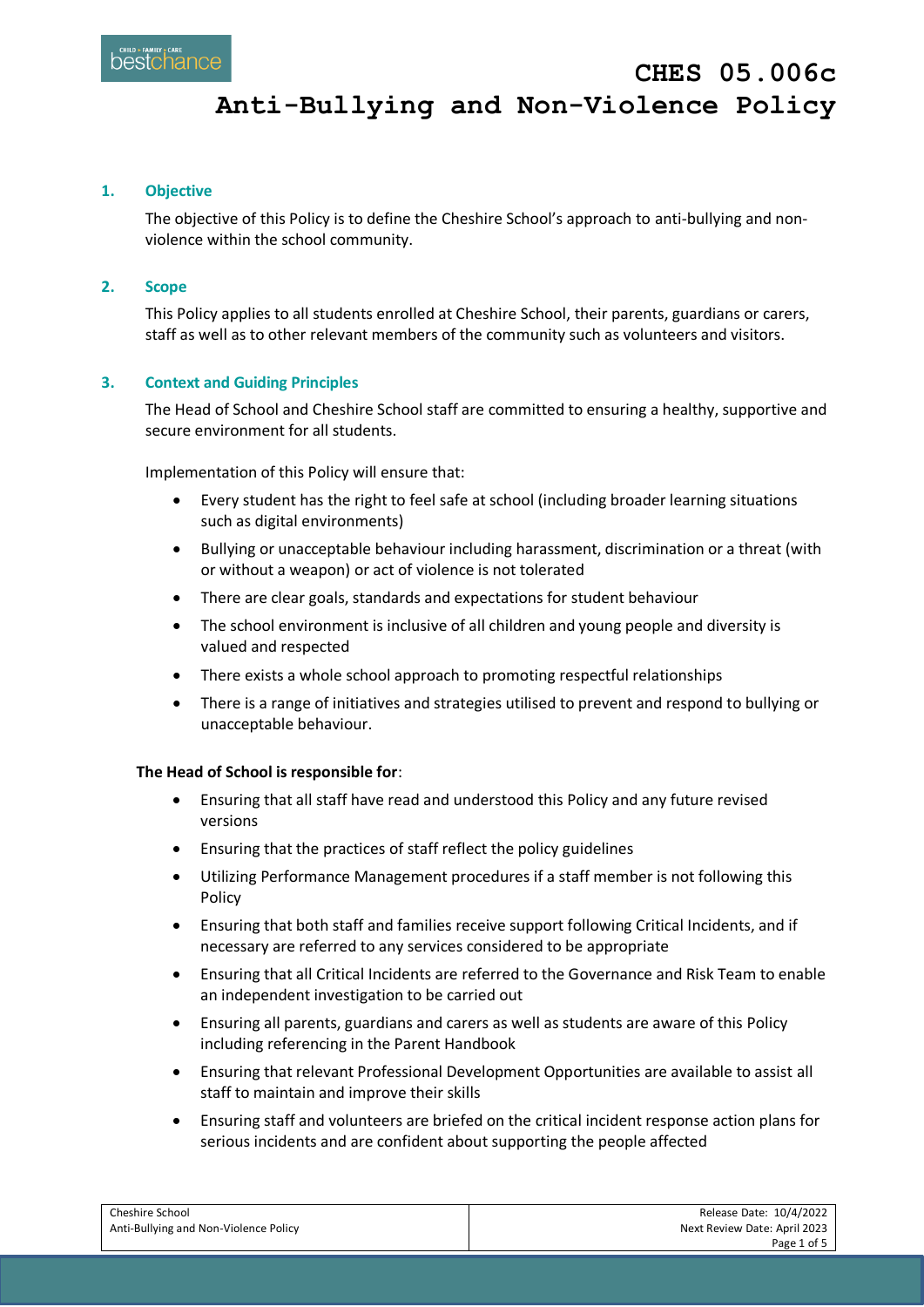

# **Anti-Bullying and Non-Violence Policy**

#### **The staff/volunteers are responsible for**:

- The day-to-day implementation of this Policy
- Ensuring students are safe within the school and broader online learning environments
- Ensuring there is every opportunity for students to alert teachers and other staff/volunteers to any concerns about safety or wellbeing
- Documenting and implementing Individual Behaviour Support Plans for students exhibiting bullying or violent behaviour and ensuring that all staff understand the strategies to be used.

# **The families/carers are responsible for**:

- Providing their full cooperation and support in the implementation of this Policy
- Playing a vital part in the responsibility for student safety, learning and skill development, and having a primary role in modelling and teaching children and young people about appropriate behaviour and respectful relations
- Ensuring a shared responsibility for the student is had by both the school and family, and that the student is aware of this consistency of approach.

#### **4. Definitions**

| Word            | <b>Definition</b>                                                                                                                                                                                                                                                                                                                                            |
|-----------------|--------------------------------------------------------------------------------------------------------------------------------------------------------------------------------------------------------------------------------------------------------------------------------------------------------------------------------------------------------------|
| <b>Bullying</b> | Is when someone, or a group of people, deliberately upset or<br>$\bullet$<br>hurt another person or damage their property, reputation or<br>social acceptance on more than one occasion. There is an<br>imbalance of power in incidents of bullying with the bully or<br>bullies having more power at the time due to age, size, status or<br>other reasons. |
| <b>Violence</b> | Is the damaging and destructive use of force by a person or<br>٠<br>group towards another person, group or property. This force can<br>be physical, verbal, sexual or another action or behaviour and<br>can involve an ongoing relationship between the parties.                                                                                            |
|                 | Violence may involve provoked or unprovoked acts and can be a<br>$\bullet$<br>one-off incident or can occur over time. Violence may be used<br>by those targeted by bullying or other unacceptable behaviour to<br>try to redress the imbalance of power.                                                                                                    |
| <b>Threat</b>   | A threat of violence is words or gestures expressing intent to use<br>٠<br>an act of force against a person with or without the threat of or<br>use of weapon.                                                                                                                                                                                               |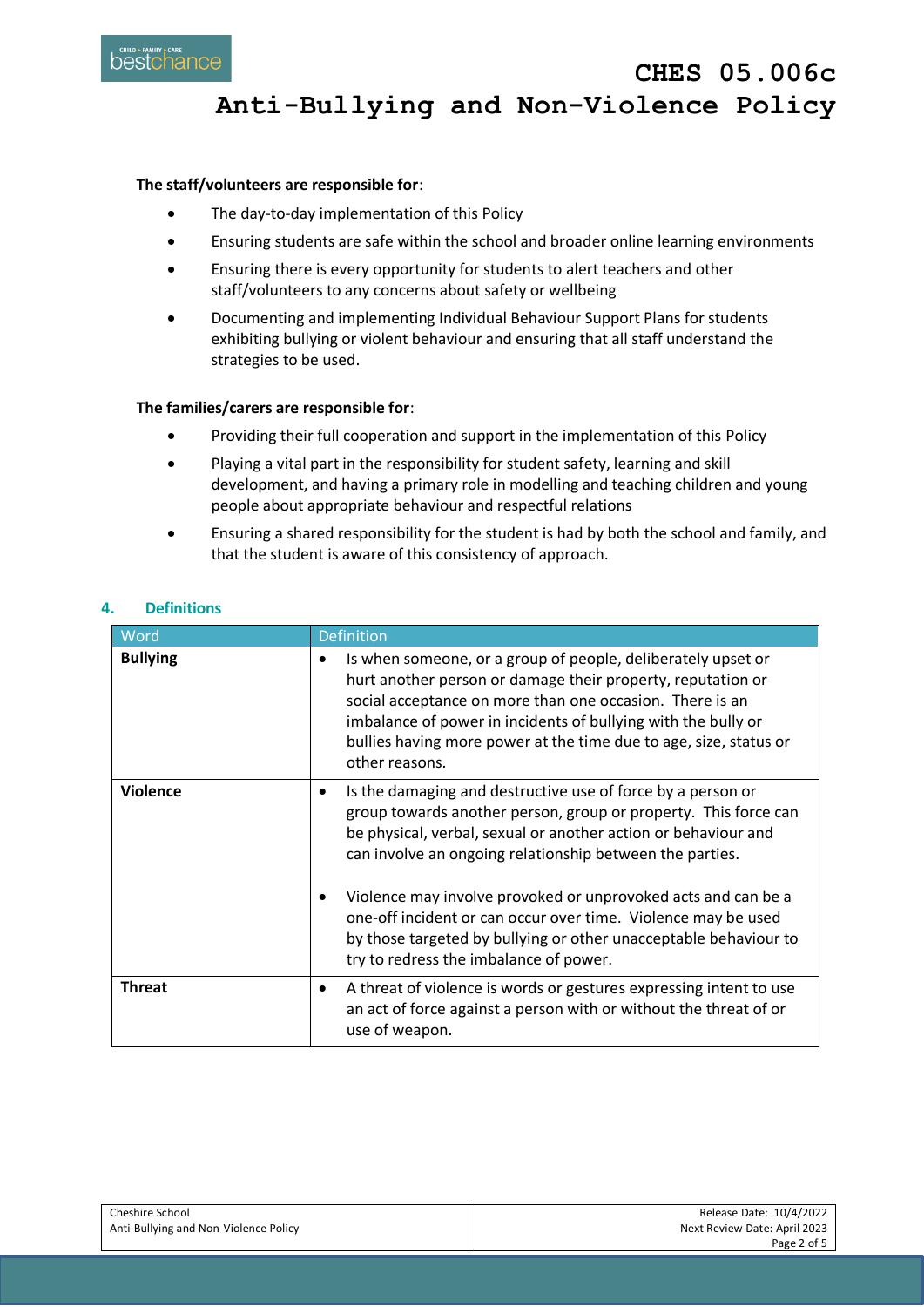#### **5. Policy**

This Policy describes strategies used to provide a healthy, supportive and secure environment for all students.

#### **Response to bullying:**

Most incidents of bullying or unacceptable behaviour will not have a serious impact on individuals or the school and should be managed as quickly and effectively as possible guided by the evidence based restorative practices such as the no blame approach, the method of shared concern or a formal apology.

The Head of School, in aiming to be a respectful and safe school, ensures all staff at the school:

- Utilise a **relationship-based pedagogy** such as cooperative learning and problem based learning which contributes to student achievement and positive peer relationships
- Provide explicit instruction on **cybersafety** and **responsible use of digital technologies** including the internet

#### **Violent Incidents**

Every violent incident must be recorded through an OH&S Incident Report Form. Violent incidents include:

- Criminal activity, burglary, theft, vandalism and graffiti and property damage
- Serious threats made against a student, staff member, parent or carer, volunteer or visitor
- A serious physical assault requiring medical attention
- Threat of the use of a weapon
- Student, staff member, parent or carer, volunteer or visitor behaviour that could result in potential risk to another student, staff member, parent or carer, volunteer or visitor

# **All allegations of serious child abuse must be reported through the Child Protection Policy and Procedure.**

#### **Response to Violence**

Cheshire School has zero tolerance for students concealing and/or bringing weapons onto school grounds. A student's enrolment at Cheshire School may be terminated in the event that they seriously threaten harm with the use of a weapon, or the threat of a concealed weapon.

A student maybe suspended from school for serious incidents of bullying and/or violence.

It is important to ensure that the level of response is appropriate to the incident and to avoid secondary problems arising due to:

- Not dealing with incidents
- Dealing with the incident ineffectively or
- Dealing in a manner which is disproportionate to the incident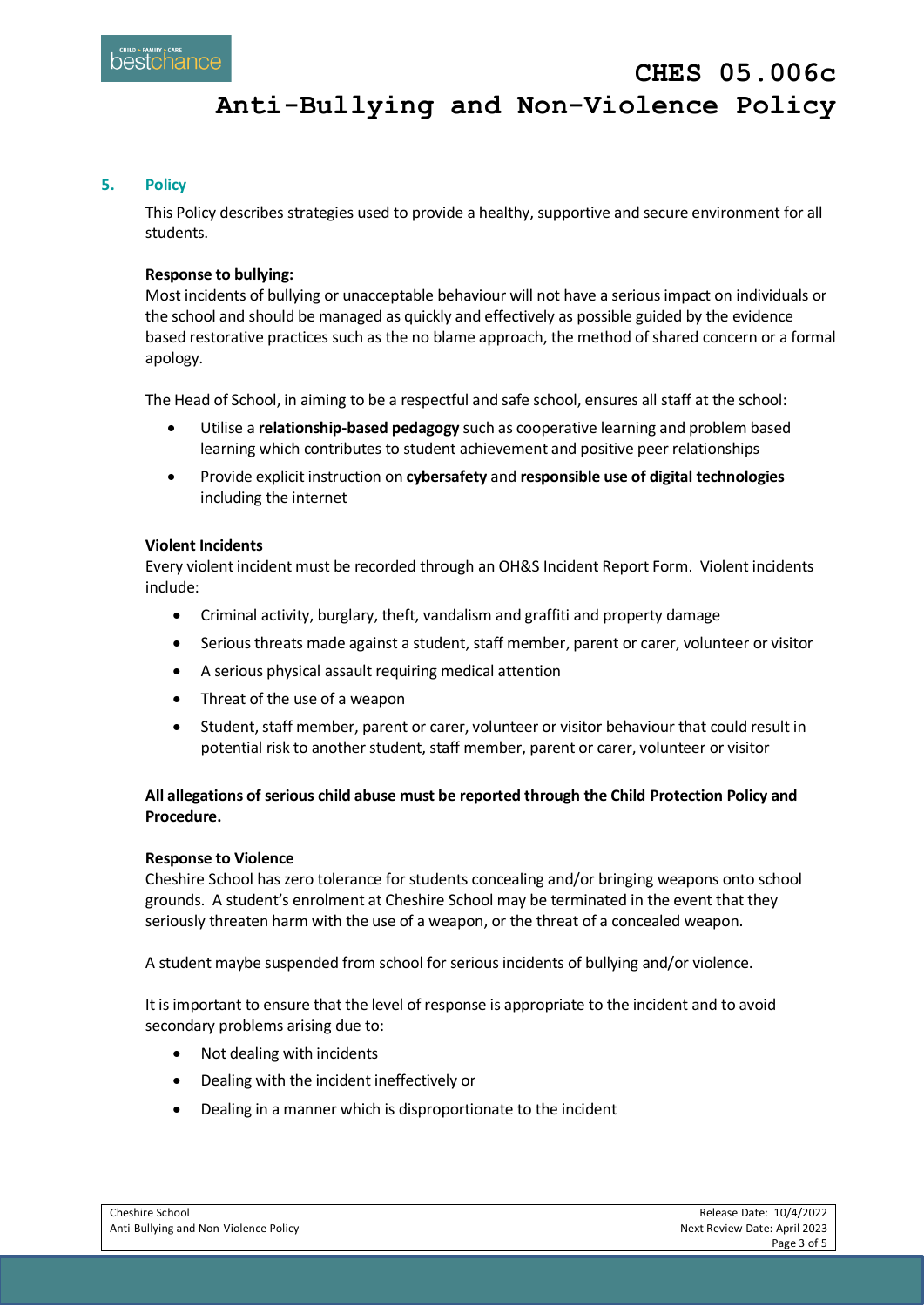**CHES 05.006c Anti-Bullying and Non-Violence Policy**

### **Following the initial response to incidents of bullying and/or violence**

A whole of school approach to repairing and rebuilding trust and relationships is essential following an incident that has had a serious impact on individuals or the school. Restorative practices are most effective in resolving issues and restore the sense of wellbeing for all involved.

Strategies will be implemented to restore wellbeing include:

- Providing debriefing and support for those involved
- Regularly monitoring the behaviour of the people involved in the incident
- Ensuring that the person who was harmed has a clear plan to report any further concerns to someone they have chosen
- Providing the opportunity for staff to have their questions answered and to talk about the incident amount themselves it has affected a broader group or the whole school
- Enabling parents of the students involved to have the opportunity to discuss the incident with staff
- Using specialised support staff including health and wellbeing professionals in the community to assist staff, students and parents in the medium to long term
- Reviewing incidents and implementing improvement to school responses and policies

#### **Individual Behaviour Support Plans**

An Individual Behaviour Support Plan is developed for each student including specific strategies for the successful return to school, if the student has been suspended. In general, if a student is suspended from school for unacceptable behaviour:

- A formal meeting with the parents may be required, at the determination of the Head of School, to discuss a plan and to ensure appropriate supports are identified and put into place
- A re-entry meeting will be held before school on the day of the student's return. This will include the Head of School, the classroom teacher, parent(s) and the student.
- Clear strategies will be agreed upon to assist the student in supporting positive behaviour.

#### **6. Associated Procedures**

- 05.008 Enrolment Policy and Procedure
- 05.006g Cyber Safety Policy
- 001.1 Child Protection Policy and Procedure
- 001.2 Child Safe Policy and Procedure
- Parent Handbook
- Student Code of Conduct
- OH&S Incident Report Form

#### **7. Relevant Legislation Sources**

- [The Children's Services Act 1996](https://www.education.vic.gov.au/Documents/childhood/providers/regulation/childservicesact96.pdf)
- [The Federal Disability Discrimination Act 1992](https://www.legislation.gov.au/Details/C2016C00763)
- [The Victorian Equal Opportunity Act 2010](https://www.justice.vic.gov.au/equal-opportunity#:~:text=Victoria%20has%20had%20an%20Equal,who%20have%20been%20discriminated%20against.)
- [The Occupational Health and Safety Act 2004](https://www.worksafe.vic.gov.au/occupational-health-and-safety-act-and-regulations)
- [Education and Training Reform Act 2006](https://www.legislation.vic.gov.au/in-force/acts/education-and-training-reform-act-2006/092)

| Cheshire School                       | Release Date: 10/4/2022      |
|---------------------------------------|------------------------------|
| Anti-Bullying and Non-Violence Policy | Next Review Date: April 2023 |
|                                       | Page 4 of 5                  |